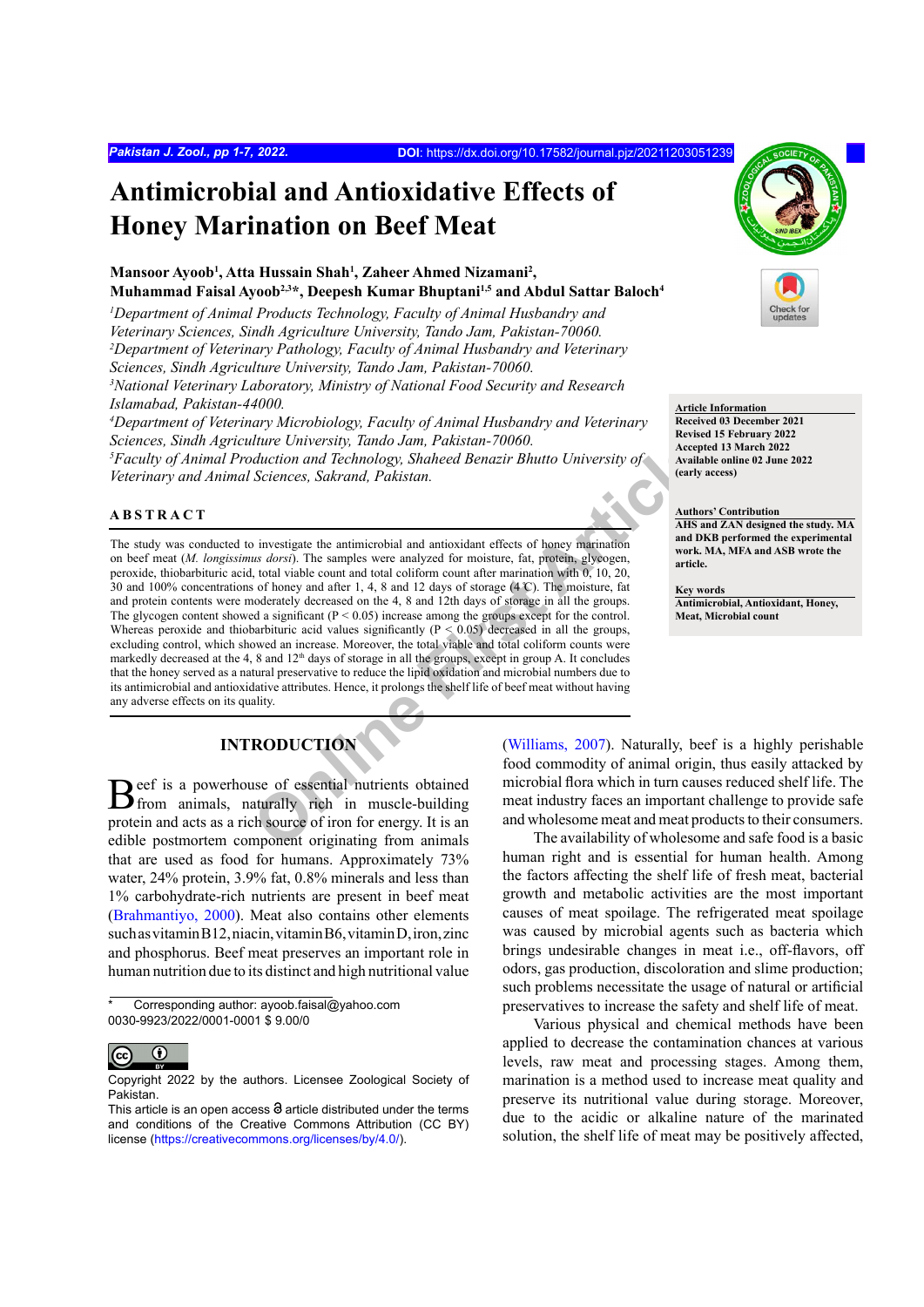M. Ayoob *et al.*

and some marinade additives also produced antimicrobial and antioxidant activity. To prevent foodborne illness and increase shelf life, natural preservatives containing both antibacterial and antioxidant activities are desirable to be used.

Honey may serve as a natural food preservative. Honey is nectar collected from plants and processed by honeybees (*Apis mellifera*). This natural product is widely appreciated as the only concentrated form of sugar available worldwide ([Krell, 1996\)](#page-6-1) and is also used as a food preservative ([Cherbuliez and Domerego, 2003](#page-6-2)). The natural honey is a viscous solution with a high sugar level of about 85% carbohydrate (mostly glucose and fructose), water ranges from 15–17%, low level of protein  $(0.1-0.4\%)$ , ash  $0.2\%$  and minute quantities of other substances i.e., minerals, amino acids, enzymes, lipids, organic acids, vitamins as well as phenolic antioxidants. Various components of honey-like tocopherol, phenolics and ascorbic acids flavonoids act as a preservative. Antibacterial and anti-oxidative properties of honey are due to various components naturally present in bee honey species obtained from different plant sources (Meda et al., 2005; [Bertoncelj et al., 2007](#page-6-4)).

and minute quantities of other<br>
als, amino acids, enzymes, lipids,<br>
as as well as phenolic antioxidants.<br> **Finding Homeonly conduct article** coopherol, phenolics<br> **Pakistan. The sample was asseption**<br>
ond as a preservative Honey inhibits the growth of microorganisms and fungi. Honey exhibited both bactericidal and bacteriostatic effects against various strains including *Escherichia coli, Streptococcus mutans, Staphylococcus aureus, Bacillus cereus, Listeria monocytogenes, Salmonella enterica Ser: Typhimurium* and *Helicobacter pylori,* many of them are pathogenic. Honey antimicrobial activity is mainly attributed to its acidity (low pH 3.9), osmolarity, production of hydrogen peroxide, Maillard reaction products, phenolic compounds, aromatic acids, flavonoids, proteins and high sugar concentration (Aljadi and Kamaruddin, 2004; [Cushnie and Lamb, 2005](#page-6-5); Estevinho et al., 2008; Madeo [et al., 2009;](#page-6-7) [Montenegro et al., 2009;](#page-6-8) Alvarez-Saurez et [al., 2010](#page-5-1)). Bactericidal effects have been produced by 5 to 50% concentrations of honey.

Honey serves as a natural antioxidant ([Al-Mamary](#page-5-2) [et al., 2002](#page-5-2); [Aljadi and Kamaruddin, 2004](#page-5-0); [Beretta et](#page-6-9) [al., 2005](#page-6-9); Kucuk et al., 2007). which play an important role in food preservation and human health by combating damage caused by oxidizing agents e.g., oxygen, namely reducing the risk of heart disease, cancer, immune system decline, cataracts, different inflammatory processes, etc [\(The National Honey Board, 2003\)](#page-7-1). Antioxidant activity of honey is attributed to various substances like catalase, glucose oxidase [\(Schepartz, 1966](#page-7-2); [Iyorish, 1974\)](#page-6-10), phenolic acids, alpha-tocopherol, organic acids, flavonoids, ascorbic acid, Maillard reaction products, proteins, amino acids and carotenoid derivatives [\(Blasa et al., 2006](#page-6-11); [Baltrusaityte et al., 2007](#page-5-3); [Brudzynski and Miotto, 2011](#page-6-12)). Generally, antioxidant power is directly related to phenolic contents of honey and these are more in darker color honey [\(Bertoncelj et al., 2007](#page-6-4); [Vela et al., 2007](#page-7-3); [Al-Marghitas](#page-5-4) [et al., 2009](#page-5-4)). Honey as a source of antioxidant has been proven to be effective against deteriorative oxidation reactions in food, caused by light, heat and some metals, such as lipid oxidation in meat [\(Nagai et al., 2006\)](#page-7-4).

Keeping in view the perishable nature of beef meat, public health hazards and the importance of honey as an antimicrobial and antioxidative agent, this study was designed to examine the antimicrobial and antioxidative activities of various honey concentrations on beef meat.

### **MATERIALS AND METHODS**

#### *Meat samples*

One kg fresh beef meat (*M. longissimus dorsi*) was purchased from the local market of Tando Jam, Sindh Pakistan. The sample was aseptically collected in sterile plastic bags, which was then transported (at 4°C within 2-3 h) to the milk and meat chemistry and microbiological laboratory, Department of Animal Products Technology, Faculty of Animal Husbandry and Veterinary Sciences, Sindh Agriculture University Tando Jam for further processing and analysis.

## *Honey sample and its composition*

Fresh honey was obtained from the local market and brought to the laboratory of Animal Products Technology, Faculty of Animal Husbandry and Veterinary Sciences, Sindh Agriculture University Tando Jam and stored at room temperature. Pure honey and its various concentrations (10%, 20% and 30%) in sterile distilled water were used for beef marination. Composition and physicochemical properties of honey used for present study contains 18 % moisture, 39% fructose, 3.5% sucrose, 1.15% protein, 0.35% minerals and a pH of 3.96.

#### *Meat preparation and marination*

Meat sample was sliced into small pieces and marinated with different honey concentrations [\(Table I](#page-2-0)). To ensure uniform marination, meat sample was left for 24 h at  $4^\circ$ C and then vacuum packaged in polyethylene bags and refrigerated for storage  $(4 \text{ C})$ . Finally, samples were analyzed on day 0 and after 1, 4, 8, 12 days of post storage for moisture content, total protein content and fat content according to methods reported by [AOAC](#page-5-5) [\(2000\)](#page-5-5), glycogen content according to [Kemp and Van](#page-6-13) [Heijningen \(1954\)](#page-6-13), peroxide value (POV) according to [Cunniff \(1999\)](#page-6-14) and thiobarbituric acid (TBA) according to Schmedes and Hølmer (1989). Besides that, pour plate technique in triplicate per sample was used for enumeration of bacteria.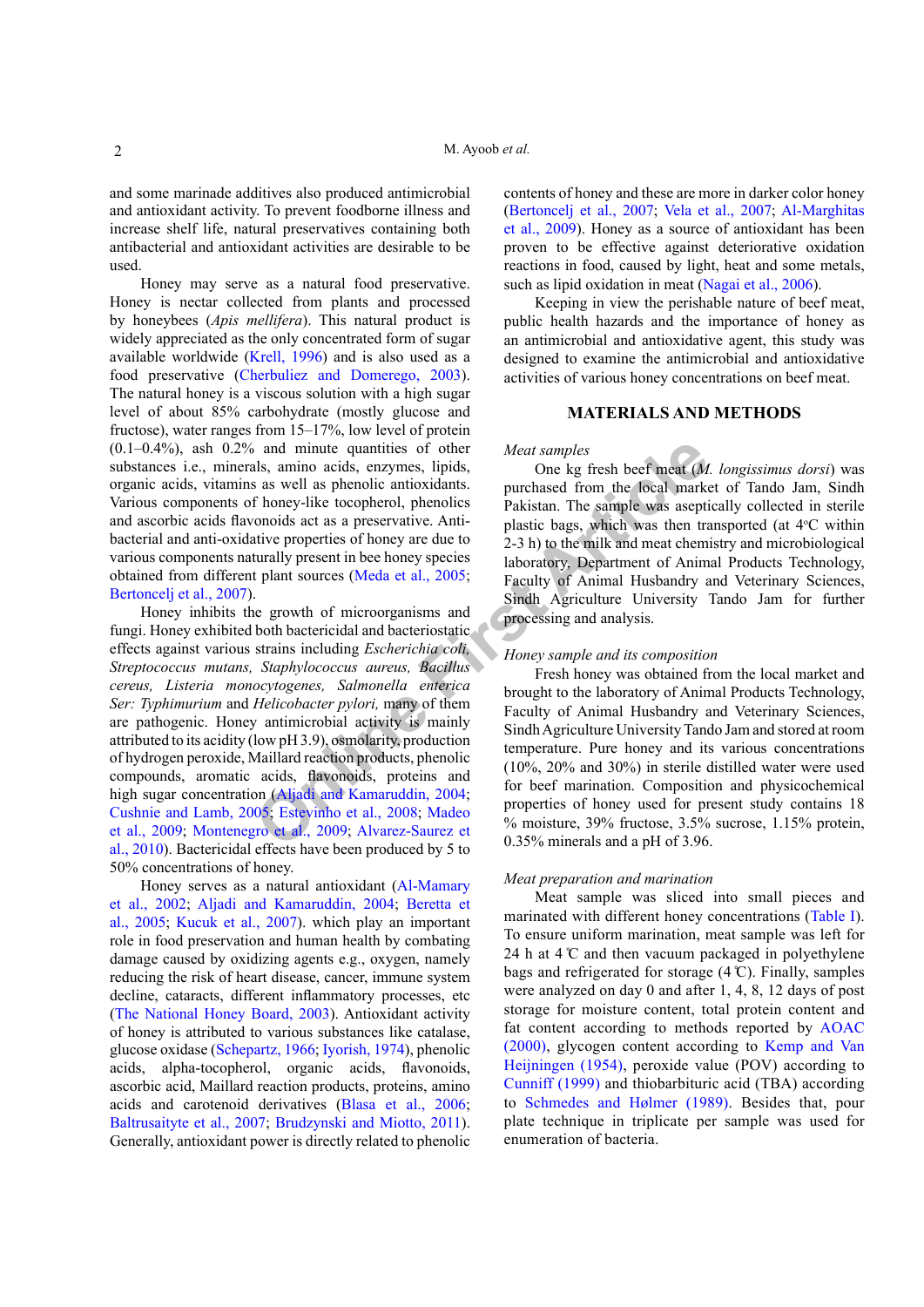<span id="page-2-0"></span>**Table I. Different honey marinated beef meat groups.**

|   | <b>Groups Treatments</b> | Meat<br>sample (g) | <b>Marination</b>       | Repli-<br>cates |
|---|--------------------------|--------------------|-------------------------|-----------------|
| A | Control (No<br>honey)    | 200                |                         | 5               |
| В | 10% honey                | 200                | $20g$ of $10\%$ honey 5 |                 |
| C | 20% honey                | 200                | $20g$ of $20\%$ honey 5 |                 |
| D | $30\%$ honey             | 200                | $20g$ of $30\%$ honey   | - 5             |
| Е | $100\%$ honey            | 200                | 20g of pure honey       | - 5             |

#### *Statistical analysis*

The obtained values were analyzed through analysis of variance (ANOVA) on proximate analysis, colony counts and lipid oxidation from various honey concentrations and if significant differences noticed among the means, the least significant difference (LSD) was computed using statistical software (SPSS version 21.0).

#### **RESULTS**

[Table II](#page-3-0) shows the effect of marination in different concentrations of honey on moisture, protein, fat, glycogen, peroxide, thiobarbituric acid, total viable count and total coliform counts of the beef meat.

**Proximate analysis, colony counts**<br>
Some various honey concentrations<br>
Ference noticed among the means,<br>
ESC version 21.0).<br>
SS version 21.0).<br>
SS version 21.0).<br>
SS version 21.0).<br>
SS version 21.0).<br>
SS version 21.0).<br> The interactive influence of different honey treatments and days on the moisture content of beef meat was observed and statistical analysis showed that at day 1, the moisture content of all groups was found relatively similar ( $P > 0.05$ ), while at day 4, 8 and 12, the moisture contents of groups D and E were significantly ( $P < 0.05$ ) varied from groups A and B (Fig. 1A). Similarly, at days 4, 8 and 12, there was a significant ( $P < 0.05$ ) difference in fat content between groups D and E compared to groups A and B [\(Fig. 1](#page-2-1)B). In case of protein content, the interactive influence of different honey treatments and days statistically showed similar values at day 1, while at day 4, 8 and 12, the protein contents of groups D and E were significantly ( $P < 0.05$ ) varied from group A ([Fig. 2A](#page-2-2)) and [Table II](#page-3-0)). Whereas the glycogen content of beef meat showed significant ( $P < 0.05$ ) variation among the groups at day 1, 4, 8 and 12 ([Fig. 2](#page-2-2)B). A positive relationship was observed between the honey concentrations and the glycogen level of beef meat. The interactive influence of different honey treatments and days on the peroxide and TBA value of beef meat was observed, and the statistical analysis showed that at day 1, the peroxide value of groups D and E was found significantly ( $P < 0.05$ ) different from groups A and B, while at day 4, 8 and 12, the peroxide value of all the groups was significantly ( $P < 0.05$ ) varied from one another [\(Fig. 3A\)](#page-2-3).



<span id="page-2-1"></span>Fig. 1. Interactive influence of different treatments of honey and days interval on moisture percentage (A) and fat content (B) of beef meat.



<span id="page-2-2"></span>Fig. 2. Interactive influence of different treatments of honey and days interval on protein content (%) (A) and glycogen content (B) of beef meat.



<span id="page-2-3"></span>Fig. 3. Interactive influence of different treatments of honey and days interval on POV (meq/kg) (A) and TBA (mg/kg) value (B) of beef meat.



<span id="page-2-4"></span>Fig. 4. Interactive influence of different treatments of honey and days interval on TVC  $(Log_{10} CFU/g)$  (A) and TCC  $(Log<sub>10</sub> CFU/g)$  (B) of beef meat.

The influence of various honey treatments and storage days on the total viable count (TVC) and total coliform count (TCC) of beef meat showed similar TV and TC counts at day 1, except group E which showed significant  $(P \le 0.05)$  decrease in TCC, while significant  $(P \le 0.05)$ difference been observed between the groups at day 4, 8 and 12 for TV and TCC ([Fig. 4A](#page-2-4) and B).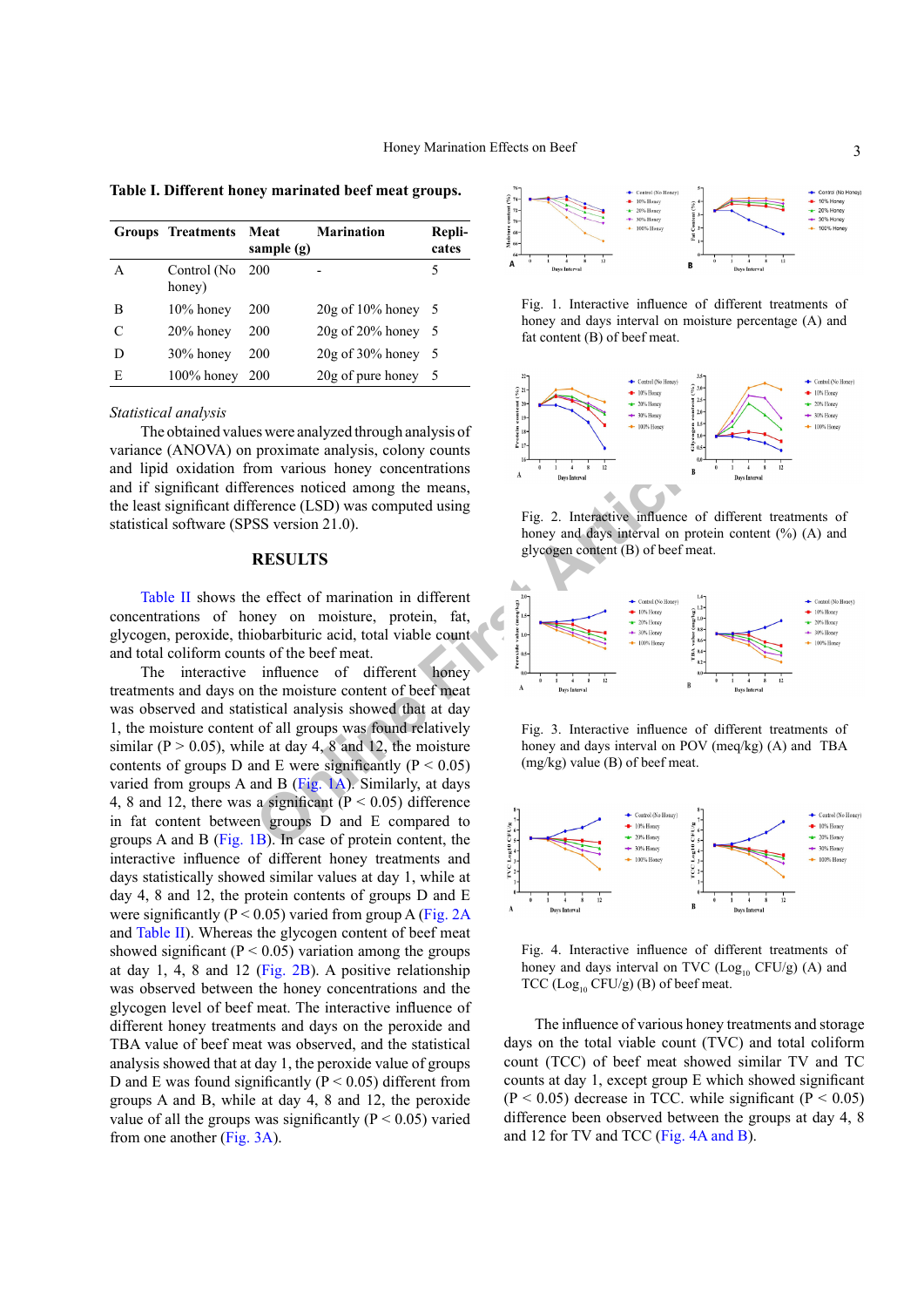<span id="page-3-0"></span>

| Table II. Interactive influence of different treatments of honey and days interval on various parameters of the |  |  |  |  |  |
|-----------------------------------------------------------------------------------------------------------------|--|--|--|--|--|
| present study.                                                                                                  |  |  |  |  |  |

| $\mathbf{S/N}.$ | Days                                           | $A(0\%)$                          | $B(10\%)$                        | C(20%)                          | D(30%)                          | $E(100\%)$                      | $LSD=0.05$ |  |  |  |
|-----------------|------------------------------------------------|-----------------------------------|----------------------------------|---------------------------------|---------------------------------|---------------------------------|------------|--|--|--|
| 1.              |                                                | Moisture percentage (%)           |                                  |                                 |                                 |                                 |            |  |  |  |
|                 | Day 0 value (Raw meat) = $73.88$               |                                   |                                  |                                 |                                 |                                 |            |  |  |  |
|                 | 1                                              | $73.98 \pm 1.33^{\text{a-c}}$     | $74.18 \pm 1.05^{ab}$            | $74.3 \pm 0.90$ <sup>ab</sup>   | $73.9 \pm 0.98^{\text{a-c}}$    | $73.42 \pm 1.18$ <sup>a-d</sup> | 1.1658     |  |  |  |
|                 | 4                                              | $74.45\pm1.82^{\rm a}$            | $73.94 \pm 1.27$ <sup>a-c</sup>  | $72.96 \pm 1.01$ <sup>c-f</sup> | $72.03 \pm 1.48$ <sup>e-g</sup> | $70.7 \pm 1.29$ <sup>hi</sup>   |            |  |  |  |
|                 | 8                                              | $73.16 \pm 1.53$ <sup>b-e</sup>   | $72.45 \pm 0.75$ <sup>d-g</sup>  | $71.66 \pm 0.60$ <sup>gh</sup>  | $70.52 \pm 0.73$ <sup>hi</sup>  | $67.9 \pm 3.23$                 |            |  |  |  |
|                 | 12                                             | $71.98 \pm 1.41$ <sup>fg</sup>    | $71.66 \pm 1.17$ <sup>gh</sup>   | $70.71 \pm 1.16$ <sup>hi</sup>  | $69.62 \pm 1.00^{\mathrm{i}}$   | $66.46 \pm 2.15^k$              |            |  |  |  |
| 2.              |                                                | Fat percentage (%)                |                                  |                                 |                                 |                                 |            |  |  |  |
|                 |                                                | Day 0 value (Raw meat) = $3.3$    |                                  |                                 |                                 |                                 |            |  |  |  |
|                 | 1                                              | $3.3 \pm 0.49$ <sup>g</sup>       | $3.8 \pm 0.73$ <sup>c-e</sup>    | $3.98 \pm 0.84$ <sup>a-d</sup>  | $4.06 \pm 0.84^{\text{a-c}}$    | $4.2 \pm 0.86$ <sup>ab</sup>    | 0.3321     |  |  |  |
|                 | 4                                              | $2.6 \pm 0.34^{\rm h}$            | $3.71 \pm 0.79$ <sup>de</sup>    | $3.9 \pm 0.84^{\text{b-e}}$     | $4.02 \pm 0.89$ <sup>a-d</sup>  | $4.24 \pm 0.91^{\text{a}}$      |            |  |  |  |
|                 | 8                                              | $2.08 \pm 0.32^{\rm i}$           | $3.64 \pm 0.71$ ef               | $3.85 \pm 0.81^{\circ -e}$      | $4.05 \pm 0.85^{\text{a-c}}$    | $4.22 \pm 0.84$ <sup>ab</sup>   |            |  |  |  |
|                 | 12                                             | $1.55 \pm 0.27$                   | $3.36 \pm 0.69$ <sup>fg</sup>    | $3.64 \pm 0.63$ <sup>ef</sup>   | $3.83 \pm 0.70$ <sup>c-e</sup>  | $4.11 \pm 0.82$ <sup>a-c</sup>  |            |  |  |  |
| 3.              |                                                | Protein percentage (%)            |                                  |                                 |                                 |                                 |            |  |  |  |
|                 |                                                | Day 0 value (Raw meat) = $19.9$   |                                  |                                 |                                 |                                 |            |  |  |  |
|                 | $\mathbf{1}$                                   | $19.9 \pm 2.48$ <sup>a-d</sup>    | $20.53 \pm 1.94^{\text{a-c}}$    | $20.62 \pm 1.86^{ab}$           | $20.64 \pm 2.19$ <sup>ab</sup>  | $21.0 \pm 1.98$ <sup>a</sup>    | 1.3326     |  |  |  |
|                 | 4                                              | $19.52 \pm 3.24$ b-e              | $20.21 \pm 2.34$ <sup>a-c</sup>  | $20.52 \pm 2.90^{\text{a-c}}$   | $20.29 \pm 3.42^{\text{a-c}}$   | $21.08 \pm 2.98^a$              |            |  |  |  |
|                 | 8                                              | $18.67 \pm 2.67$ <sup>de</sup>    | $19.64 \pm 2.85^{\text{b-e}}$    | $19.9 \pm 2.33$ <sup>a-d</sup>  | $20.03 \pm 3.23^{\text{a-c}}$   | $20.54 \pm 2.24$ <sup>a-c</sup> |            |  |  |  |
|                 | 12                                             | $16.8 \pm 3.04$ <sup>f</sup>      | $18.46 \pm 2.44$ <sup>e</sup>    | $19.29 \pm 3.10^{\circ}$        | $19.4 \pm 2.16^{b-e}$           | $20.12 \pm 2.18$ <sup>a-c</sup> |            |  |  |  |
| 4.              |                                                | Glycogen percentage (%)           |                                  |                                 |                                 |                                 |            |  |  |  |
|                 |                                                | Day 0 value (Raw meat) = $0.97$   |                                  |                                 |                                 |                                 |            |  |  |  |
|                 | 1                                              | $0.97 \pm 0.13^{kl}$              | $1.06 \pm 0.11^{jk}$             | $1.39 \pm 0.15^{\rm h}$         | $1.60 \pm 0.14$ <sup>g</sup>    | $1.95 \pm 0.08^e$               | 0.1710     |  |  |  |
|                 | 4                                              | $0.85 \pm 0.16^{\text{lm}}$       | $1.16 \pm 0.10^{ij}$             | $2.35 \pm 0.17$ <sup>d</sup>    | $2.68 \pm 0.13^{\circ}$         | $3.0 \pm 0.21^b$                |            |  |  |  |
|                 | 8                                              | $0.69 \pm 0.13^m$                 | $1.06 \pm 0.16^{jk}$             | $1.88 \pm 0.28$ ef              | $2.58 \pm 0.23^{\circ}$         | $3.2 \pm 0.19^a$                |            |  |  |  |
|                 | 12                                             | $0.38\pm0.10^{\rm n}$             | $0.76 \pm 0.20^m$                | $1.28 \pm 0.38$ hi              | $1.74 \pm 0.54$ <sup>fg</sup>   | $2.93 \pm 0.13^b$               |            |  |  |  |
| 5.              |                                                | Peroxide value (meq/kg)           |                                  |                                 |                                 |                                 |            |  |  |  |
|                 |                                                | Day 0 value (Raw meat) = $1.32$   |                                  |                                 |                                 |                                 |            |  |  |  |
|                 | $\mathbf{1}$                                   | $1.34 \pm 0.19$ <sup>cd</sup>     | $1.30 \pm 0.20^{\circ -}$        | $1.26 \pm 0.19$ <sup>ef</sup>   | $1.21 \pm 0.19^{fg}$            | $1.12 \pm 0.13$ hi              | 0.0766     |  |  |  |
|                 | 4                                              | $1.38 \pm 0.20^{\circ}$           | $1.27 \pm 0.23$ <sup>d-f</sup>   | $1.15 \pm 0.16$ <sup>gh</sup>   | $1.05 \pm 0.16^{i-k}$           | $0.98 \pm 0.11^{kl}$            |            |  |  |  |
|                 | 8                                              | $1.46 \pm 0.13^b$                 | $1.10 \pm 0.15^{\rm h\text{-}j}$ | $1.03 \pm 0.15^{jk}$            | $0.91 \pm 0.10^{\text{lm}}$     | $0.80 \pm 0.09$ <sup>n</sup>    |            |  |  |  |
|                 | 12                                             | $1.62 \pm 0.13^a$                 | $1.05 \pm 0.15^{i-k}$            | $0.90 \pm 0.14^m$               | $0.77 \pm 0.09^{\rm n}$         | $0.64 \pm 0.06$ °               |            |  |  |  |
| 6.              |                                                | Thiobarbituric acid value (mg/kg) |                                  |                                 |                                 |                                 |            |  |  |  |
|                 |                                                | Day 0 value (Raw meat) = $0.72$   |                                  |                                 |                                 |                                 |            |  |  |  |
|                 | 1                                              | $0.72 \pm 0.02$ <sup>d</sup>      | $0.72 \pm 0.02$ <sup>d</sup>     | $0.70 \pm 0.02^e$               | $0.66 \pm 0.02$ <sup>f</sup>    | $0.61 \pm 0.02^{\rm h}$         | 0.0204     |  |  |  |
|                 | 4                                              | $0.75 \pm 0.03^{\circ}$           | $0.70 \pm 0.03^e$                | $0.63 \pm 0.03$ <sup>g</sup>    | $0.58 \pm 0.01^{\rm i}$         | $0.51 \pm 0.03^{\rm j}$         |            |  |  |  |
|                 | 8                                              | $0.83 \pm 0.03^b$                 | $0.57 \pm 0.02^{\rm i}$          | $0.49 \pm 0.03^{\rm j}$         | $0.38 \pm 0.01^k$               | $0.30 \pm 0.02^m$               |            |  |  |  |
|                 | 12                                             | $0.96 \pm 0.03^{\rm a}$           | $0.50 \pm 0.04^{\circ}$          | $0.38 \pm 0.02^k$               | $0.32 \pm 0.04$ <sup>1</sup>    | $0.20 \pm 0.02$ <sup>n</sup>    |            |  |  |  |
| 7.              | Total viable count $(Log_{10} CFU/g)$          |                                   |                                  |                                 |                                 |                                 |            |  |  |  |
|                 |                                                | Day 0 value (Raw meat) = $5.21$   |                                  |                                 |                                 |                                 |            |  |  |  |
|                 | 1                                              | $5.22 \pm 0.05$ <sup>d</sup>      | $5.21\pm0.04^{\rm d}$            | $5.20\pm0.05^{\text{d}}$        | $5.15\pm0.06^{\text{de}}$       | $5.06 \pm 0.04$ <sup>de</sup>   | 0.2355     |  |  |  |
|                 | 4                                              | $5.90 \pm 0.04$ <sup>c</sup>      | $5.09\pm0.02^{\text{de}}$        | $4.95 \pm 0.02$ <sup>e-f</sup>  | $4.71 \pm 0.04$ <sup>gh</sup>   | $4.18 \pm 0.03^{\rm i}$         |            |  |  |  |
|                 | 8                                              | $6.20 \pm 0.02^b$                 | $4.99 \pm 0.02$ <sup>d-f</sup>   | $4.56 \pm 0.04$ <sup>h</sup>    | $4.06 \pm 0.02^{\rm i}$         | $3.59 \pm 0.04^{\circ}$         |            |  |  |  |
|                 | 12                                             | $7.06 \pm 0.02^{\rm a}$           | $4.80 \pm 0.05$ <sup>fg</sup>    | $4.25 \pm 0.08^{\rm i}$         | $3.68 \pm 0.04^{\circ}$         | $2.22 \pm 1.18$ <sup>k</sup>    |            |  |  |  |
| 8.              | Total coliform count (Log <sub>10</sub> CFU/g) |                                   |                                  |                                 |                                 |                                 |            |  |  |  |
|                 | Day 0 value (Raw meat) = $4.55$                |                                   |                                  |                                 |                                 |                                 |            |  |  |  |
|                 | 1                                              | $4.66 \pm 0.04$ <sup>d</sup>      | $4.48 \pm 0.03^e$                | $4.42 \pm 0.07$ <sup>e</sup>    | $4.38 \pm 0.06^e$               | $4.17 \pm 0.02$ <sup>f</sup>    | 0.1221     |  |  |  |
|                 | 4                                              | $5.10\pm0.02^{\rm c}$             | $4.18 \pm 0.02$ <sup>f</sup>     | $4.06 \pm 0.02$ <sup>fg</sup>   | $3.97 \pm 0.02$ <sup>gh</sup>   | $3.67 \pm 0.04^{\text{i}}$      |            |  |  |  |
|                 | 8                                              | $5.76 \pm 0.04^b$                 | $3.93 \pm 0.03^{\rm h}$          | $3.67 \pm 0.05^{\rm i}$         | $3.40 \pm 0.06$                 | $2.78 \pm 0.03^k$               |            |  |  |  |
|                 | 12                                             | $6.81 \pm 0.03^a$                 | $3.58 \pm 0.05^{\rm i}$          | $3.32 \pm 0.08^{j}$             | $2.79 \pm 0.03^k$               | $1.47 \pm 0.59$ <sup>1</sup>    |            |  |  |  |

Means with different superscripted alphabets (a, b,c) in same row/column varied significantly (P≤0.05) from one another.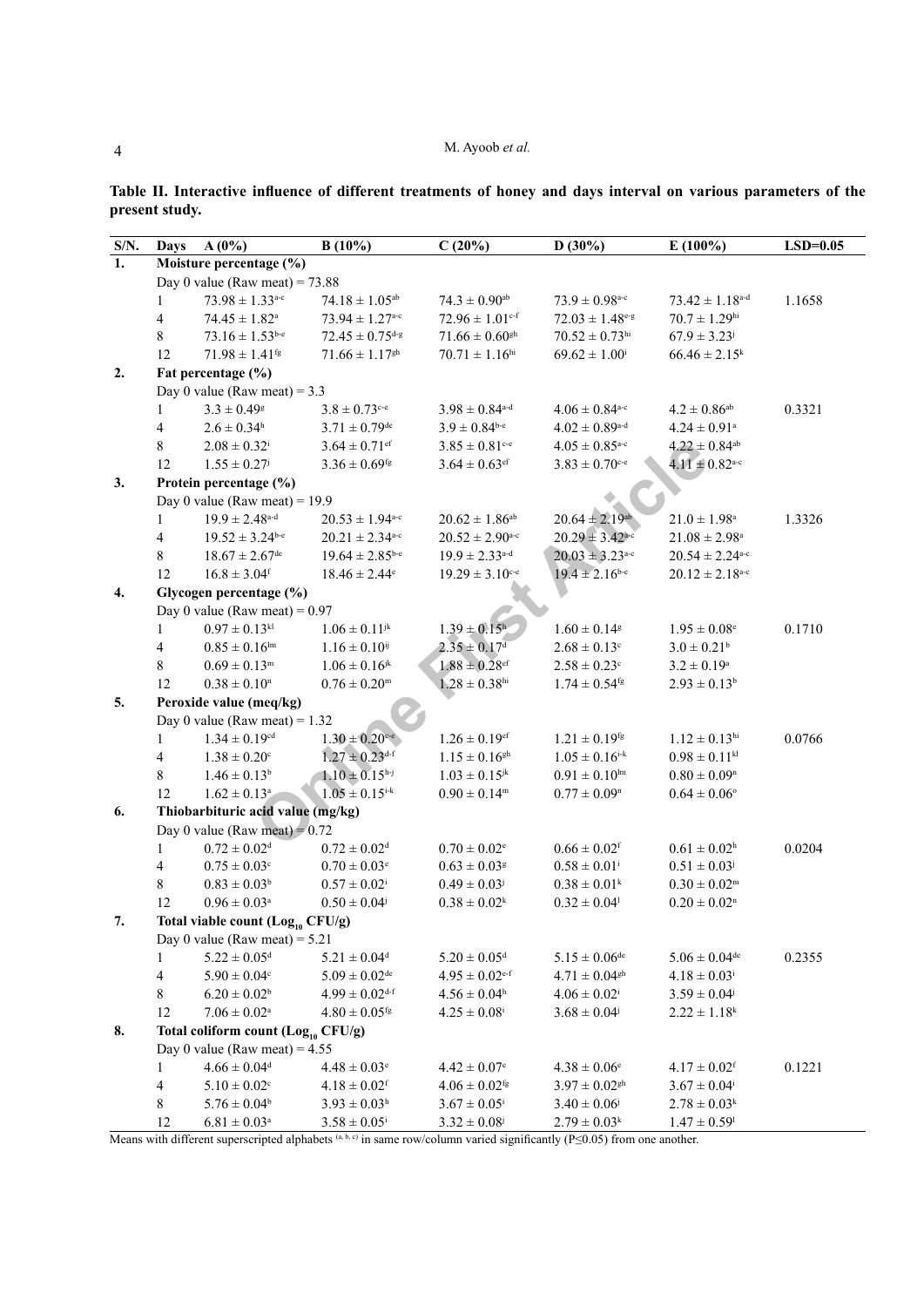#### **DISCUSSION**

**Examp[le](#page-6-19) 1** in the neduced before of control (Istrati et al., 2014). It is 1999). Similarly, non-significant the oxidative stability of meat vercent was also noticed before and honey, as showed a decreased in each (Aramil The moisture content of meat indicated an inverse relationship with honey concentrations as to increase the level of honey in beef meat lowers the moisture content. which is correlated with the previous results ([Gandotra et](#page-6-15) [al., 2012;](#page-6-15) [Jouki and Khazaei, 2011\)](#page-6-16), who also observed a significant decrease ( $P < 0.01$ ) in the moisture content of marinated meat samples up to 21 days of storage. A similar trend of loss in water content of meat with an increase in honey concentration and storage was noted [\(Alabdulkarim,](#page-5-6) [2012\)](#page-5-6). Dissimilarity was also observed in results of current investigations for moisture content and concluded that to some extent the moisture content of meat was increased initially by the addition of honey and then reduced before baking ([Hashim et al., 1999](#page-6-17)). Similarly, non-significant variation in moisture percent was also noticed before and after storage in fish meat (Arannilewa et al., 2006). Fat contents of meat indicated a positive relationship with honey concentrations, as to increase the level of honey reduces the loss of fat content in beef meat. Present study results are not in agreement with the previous studies [\(Gandotra et al., 2012\)](#page-6-15) who observed reduction of the fat content of meat during storage for 21 days. In another study, the highest fat was observed in the case of fresh meat (9.72  $\pm$  0.25%) and the least fat value (7.20  $\pm$  0.19%) was recorded for sixty days of stored meat (Arannilewa et [al., 2006](#page-5-7)). However, non-significant impact of marinade containing 10% and 20% honey on the fat content of chicken meat was also observed. The fat percentage in chicken patties reduced significantly with the addition of honey and treatment of samples with (10%) honey had minimum fat content as compared to samples treated with (0 and 5%) honey (Alabdulkarim, 2012). These results of protein content showed a positive relationship with honey concentrations and as the loss of protein content in beef meat was reduced due to an increase in the level of honey. However, the storage period inversely affects the protein content of beef meat at 4ºC. Present findings were agreed with previous research ([Gandotra et al., 2012](#page-6-15)), who indicated a significant decrease  $(P < 0.01)$  in protein content in fish meat during storage at  $4 \pm 1$ °C. The storage time had also a significant impact on the formation of carbonyl substances (protein oxidation) as it was increased over a while in vacuum-packaged meat samples, resulted in a significant decrease in protein content of beef [\(Popova](#page-7-5) [et al., 2009\)](#page-7-5). An increase in storage duration results in the reduction of protein level, initially it was recorded as  $60.65 \pm 2.40\%$  in fresh meat samples, while it reduced up to  $43.70 \pm 1.17\%$  at the 60<sup>th</sup> day of storage ([Arannilewa et](#page-5-7) [al., 2006](#page-5-7)).

A negative relationship was seen between honey

concentrations, peroxide and TBA values of beef meat. Minimum POV with an increase in honey concentration; 7.5% honey added sample showed lowest POV than respective sample treated with 0.0, 2.5 and 5.0% of honey [\(Mohammed et al., 2013](#page-6-18)). Honey treatment significantly reduced the Thiobarbituric acid reactive substances (TBARS) of lipids, samples treated with 10% honey had minimum TBARS during storage than the rest of the samples treated with (0 and 5%) honey ([Alabdulkarim,](#page-5-6) [2012](#page-5-6)). Present findings are following the concept that honey and other natural antioxidants protected chicken meat from oxidation by lowering the hexanal values [\(Sampaio et al., 2012\)](#page-7-6). Honey marinated treatments showed reduced TBA and POV after the storage period as to that of control (Istrati et al., 2011). It is further highlighted that the oxidative stability of meat was increased by adding honey, as showed a decreased in hexanal content, TBA values and oxidative stability index ([Antony et al., 2006](#page-5-8)). Similarly, clover honey (CH), wildflower honey (WH) and buckwheat honey delayed the lipid oxidation and after 12 days of refrigerated storage, all were equally effective in decreasing the TBARS, lipid hydroperoxides (LOOH) and heterocyclic aromatic amine (HAA) formation in beef (Johnston et al., 2005; [Shin and Ustunol, 2006](#page-7-7)). It was also noticed that honey produced greater antioxidative effects to decrease the TBA and hexanal values as the amount of added honey was increased ([Antony et al., 2000,](#page-5-9) [2002\)](#page-5-10).

Present findings indicated a negative relationship between honey concentrations and TVC because of the antimicrobial activity of honey. Least TVC was enumerated in meat treated with honey than control ([Mohammed](#page-6-18) et al., 2013). Regardless, during the storage period by increasing the addition of bee honey concentrations in sausage, there was a decrease in the TVC. Another previous study revealed that bacterial load found within acceptable limits at day 10 (6.04  $\pm$  0.11 log CFU/g), after that, further bacterial contamination leads to deteriorating the quality of meat and unfit for consumption ([Gandotra](#page-6-15) [et al., 2012](#page-6-15)). It is fact that natural honey (NH) provided significantly less ( $P < 0.05$ ) number of bacteria compared to artificial honey (AH) as well as manuka honey 1 and 2 at different concentrations (12.5, 25 and 50%) ([Badet](#page-5-11) [and Quero, 2011](#page-5-11); [Nassar et al., 2012\)](#page-7-8). Further it is indicated that manuka honey and different dilutions of honey (20% to 100%) prevent the growth of *S. pyogenes*  and *P. aeruginosa*, respectively [\(Maddocks et al., 2012](#page-6-21); [Shenoy et al., 2012](#page-7-9)). It has been observed that both gram negative as well as gram positive bacteria were inhibited by honey ([Alvarez-Saurez et al., 2010;](#page-5-1) [Yucel et al., 2005](#page-7-10)). It is confirmed from the literature that honey is a mixture of higher sugar compounds, hydrogen peroxide generation and the presence of proteinaceous substances inhibit the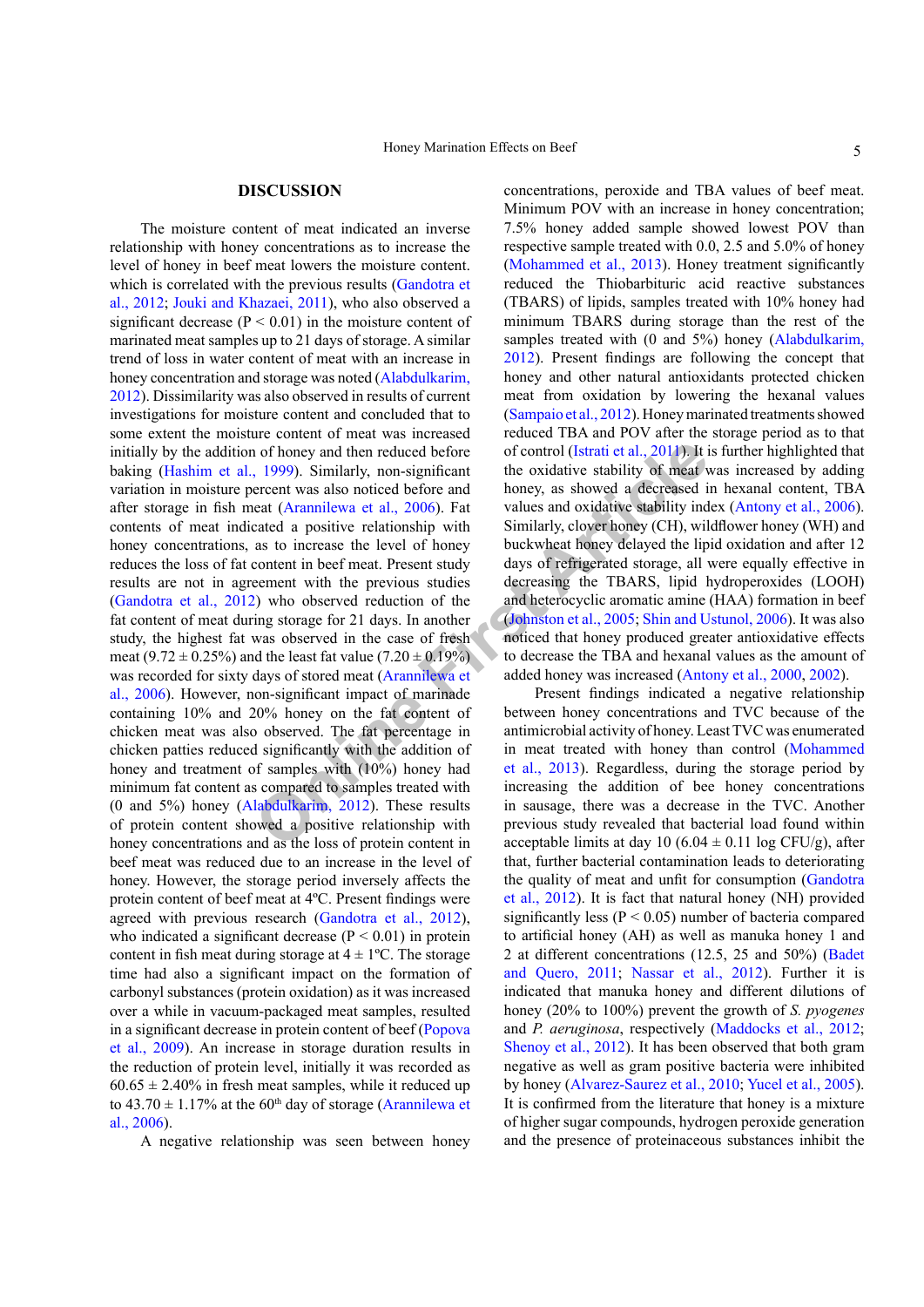bacterial growth and concluded that various spoilage and pathogenic microbial agents can be controlled by using various concentrations of honey [\(Mundo et al., 2004;](#page-6-22) [Taormina et al., 2001](#page-7-11)) and all honey samples showed significant levels of antimicrobial activities against standard organisms ([Nzeako and Hamdi, 2000](#page-7-12)).

These results showed a negative relationship between honey concentrations and TCC. An increase in the amount of added honey reduces the number of TCC in beef meat due to the antimicrobial activity of honey which is confirmed from the results of previous study where beef sausages treated with bee honey had the lowest ( $P \leq$ 0.05) TCC than control and TC bacteria decreased with the increase of bee honey concentration ([Mohammed et](#page-6-18) [al., 2013](#page-6-18)). Selective growth inhibitory effects of honey against *E. coli* has been observed due to the presence of  $H_2O_2$  in honey [\(Brudzynski, 2006](#page-6-23)). TC count 3.0x10<sup>3</sup> was increased up to  $7.5x10<sup>6</sup>$  in control samples with the increase of storage duration (Arannilewa et al., 2006). Allnatural honey as well as artificial commercial honey, can inhibit the growth of *E. coli* and *S. typhimurium* growth and high concentrations of honey produced more antibacterial effects [\(Badawy et al., 2004;](#page-5-12) Shamala et al., 2002).

#### **CONCLUSIONS**

**Online Firs[t](https://doi.org/10.1093/ps/79.12.1846) [Art](https://doi.org/10.1093/ps/85.10.1811)icle** The moisture content, peroxide value, TBA value, TVC and TCC of honey marinated beef meats were lower as compared to control and it was inversely proportional to honey concentration. Whereas fat, protein and glycogen contents were found to be higher in honey marinated beef meats. It concludes that the honey served as a natural preservative to reduce the lipid oxidation and microbial number due to its antimicrobial and antioxidative attributes. Hence, prolong the shelf life of beef meat without producing any adverse effects on its quality.

*Statement of conflict of interest*

The authors have declared no conflict of interest.

## **REFERENCES**

- <span id="page-5-2"></span>Al-Mamary, M., Al-Meeri, A., and Al-Habori, M., 2002. Antioxidant activities and total phenolics of different types of honey. *Nutr. Res.,* **22**: 1041–1047. [https://doi.org/10.1016/S0271-5317\(02\)00406-2](https://doi.org/10.1016/S0271-5317(02)00406-2)
- <span id="page-5-4"></span>Al Marghitas, L., Daniel, D., Moise, A., Bobis, O., Laslo, L., Bogdanov, S., 2009. Physico-chemical and bioactive properties of different floral origin honeys from Romania. *Fd. Chem.,* 112: 863–867. <https://doi.org/10.1016/j.foodchem.2008.06.055>

<span id="page-5-6"></span>Alabdulkarim, B., 2012. Effect of frying oils on

quality characteristics of frozen chicken patties incorporated with honey. *Afr. J. Biotechnol.,* **11**: 2985–2992.<https://doi.org/10.5897/AJB11.3389>

- <span id="page-5-0"></span>Aljadi, A.M., Kamaruddin, M.Y., 2004. Evaluation of the phenolic contents and antioxidant capacities of two Malaysian floral honeys. *Fd. Chem.,* **85**: 513–518. [https://doi.org/10.1016/S0308-8146\(02\)00596-4](https://doi.org/10.1016/S0308-8146(02)00596-4)
- <span id="page-5-1"></span>Alvarez-Suarez, J.M., Tulipani, S., Diaz, D., Estevez, Y., Romandini, S., Giampieri, F., Damiani, E., Astolfi, P., Bompadre, S., and Battino, M., 2010. Antioxidant and antimicrobial capacity of several monofloral Cuban honeys and their correlation with color, polyphenol content and other chemical compounds. *Fd. Chem. Toxicol.,* **48**: 2490–2499. <https://doi.org/10.1016/j.fct.2010.06.021>
- <span id="page-5-8"></span>Antony, S., Rieck, J.R., Acton, J.C., Han, I.Y., Halpin, E.L., and Dawson, P.L., 2006. Effect of dry honey on the shelf life of packaged Turkey slices. *Poult. Sci.,* **85**: 1811–1820. [https://doi.org/10.1093/](https://doi.org/10.1093/ps/85.10.1811) ps/85.10.1811
- <span id="page-5-9"></span>Antony, S., Rieck, J.R., and Dawson, P.L., 2000. Effect of dry honey on oxidation in turkey breast meat. *Poult. Sci.,* **79**: 1846–1850. [https://doi.org/10.1093/](https://doi.org/10.1093/ps/79.12.1846) ps/79.12.1846
- <span id="page-5-10"></span>Antony, S.M., Han, I.Y., Rieck, J.R., and Dawson, P.L., 2002. Antioxidative effect of maillard reaction products added to turkey meat during heating by addition of honey. *J. Fd. Sci.,* **67**: 1719–1724. [https://](https://doi.org/10.1111/j.1365-2621.2002.tb08712.x) [doi.org/10.1111/j.1365-2621.2002.tb08712.x](https://doi.org/10.1111/j.1365-2621.2002.tb08712.x)
- <span id="page-5-5"></span>AOAC, 2000. *Official methods of analysis of AOAC International.* 17<sup>th</sup> edn. AOAC International, Gaithersburg, Md.
- <span id="page-5-7"></span>Arannilewa, S.T., Salawu, S.O., Sorungbe, A.A., and Ola-Salawu, B.B., 2006. Effect of frozen period on the chemical, microbiological and sensory quality of frozen Tilapia fish (*Sarotherodun galiaenus*). *Nutr. Hlth.,* **18**: 185–192. [https://doi.](https://doi.org/10.1177/026010600601800210) [org/10.1177/026010600601800210](https://doi.org/10.1177/026010600601800210)
- <span id="page-5-12"></span>Badawy, O.F.H., Shafii, S.S.A., Tharwat, E.E., and Kamal, A.M., 2004. Antibacterial activity of bee honey and its therapeutic usefulness against Escherichia coli 0157:H7 and *Salmonella typhimurium* infection. *Rev. Sci. Tech. l'OIE.,* **23**: 1011–1022.<https://doi.org/10.20506/rst.23.3.1543>
- <span id="page-5-11"></span>Badet, C., and Quero, F., 2011. The *in vitro* effect of manuka honeys on growth and adherence of oral bacteria. *Anaerobe,* **17**: 19–22. [https://doi.](https://doi.org/10.1016/j.anaerobe.2010.12.007) [org/10.1016/j.anaerobe.2010.12.007](https://doi.org/10.1016/j.anaerobe.2010.12.007)
- <span id="page-5-3"></span>Baltrusaityte, V., Venskutonis, P.R., and Ceksteryte, V., 2007. Radical scavenging activity of different floral origin honey and beebread phenolic extracts. *Fd. Chem.,* **101**: 502–514. [https://doi.org/10.1016/j.](https://doi.org/10.1016/j.foodchem.2006.02.007)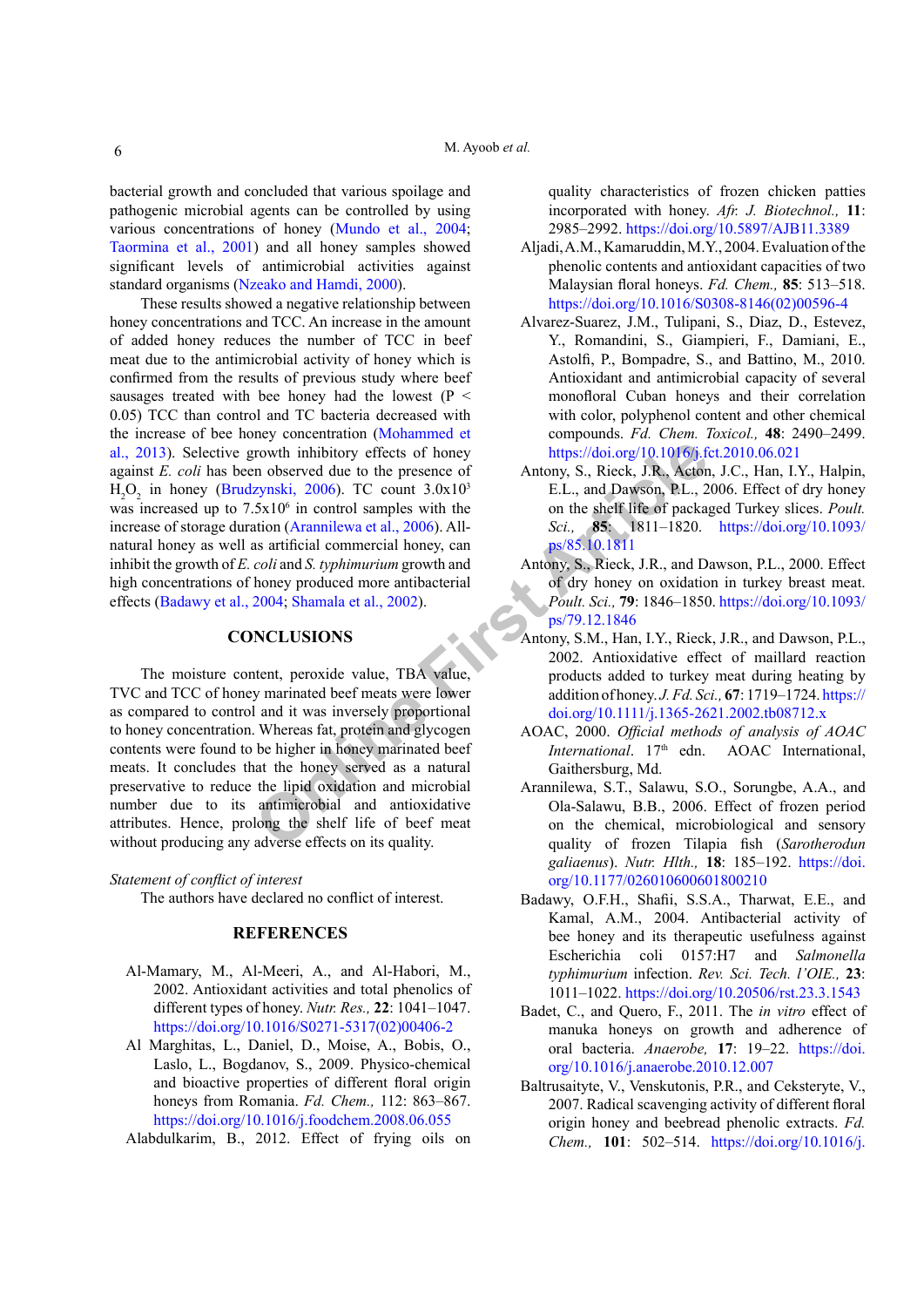[foodchem.2006.02.007](https://doi.org/10.1016/j.foodchem.2006.02.007)

- <span id="page-6-9"></span>Beretta, G., Granata, P., Ferrero, M., Orioli, M., and Maffei Facino, R., 2005. Standardization of antioxidant properties of honey by a combination of spectrophotometric/fluorimetric assays and chemometrics. *Anal. Chim. Acta,* **533**: 185–191. <https://doi.org/10.1016/j.aca.2004.11.010>
- <span id="page-6-4"></span>Bertoncelj, J., Dobersek, U., Jamnik, M., and Golob, T., 2007. Evaluation of the phenolic content, antioxidant activity and colour of Slovenian honey. *Fd. Chem.,* **105**: 822–828. [https://doi.org/10.1016/j.](https://doi.org/10.1016/j.foodchem.2007.01.060) [foodchem.2007.01.060](https://doi.org/10.1016/j.foodchem.2007.01.060)
- <span id="page-6-11"></span>Blasa, M., Candiracci, M., Accorsi, A., Piacentini, M.P., Albertini, M.C., and Piatti, E., 2006. Raw Millefiori honey is packed full of antioxidants. *Fd. Chem.,* **97**: 217–222. https://doi.org/10.1016/j. [foodchem.2005.03.039](https://doi.org/10.1016/j.foodchem.2005.03.039)
- <span id="page-6-0"></span>Brahmantiyo, B., 2000. Physical and chemical properties of Brahman cross, Angus and Murray grey cattle meats. *Media Vet.,* **7**: 9–11. https://doi. [org/10.1139/w06-086](https://doi.org/10.1139/w06-086)
- <span id="page-6-23"></span><span id="page-6-12"></span>Brudzynski, K., 2006. Effect of hydrogen peroxide on antibacterial activities of Canadian honeys. *Can. J. Microbiol.,* **52**: 1228–1237. https://doi.org/10.1139/ [w06-086](https://doi.org/10.1139/w06-086)
- **Solution:** Solution: Th[e](https://doi.org/10.1016/j.foodchem.2010.09.049) Highe[r](https://doi.org/10.1139/w06-086) School Physical International Condition: The Mathematic Condition: The Higher Article Condition: The Higher School Physical and chemical condition: Higher School Physical and chemical condi Brudzynski, K., and Miotto, D., 2011. The recognition of high molecular weight melanoidins as the main components responsible for radical-scavenging capacity of unheated and heat-treated Canadian honeys. *Fd. Chem.,* **125**: 570–575. https://doi. [org/10.1016/j.foodchem.2010.09.049](https://doi.org/10.1016/j.foodchem.2010.09.049)
- <span id="page-6-2"></span>Cherbuliez, T., and Domerego, R., 2003. *L'apithérapie: médecine des abeilles*. Amyris.
- <span id="page-6-14"></span>Cunniff, P., 1999. *Official methods of analysis of AOAC International.* 16. ed., 5. Washington D.C.: AOAC.
- <span id="page-6-5"></span>Cushnie, T.P.T., and Lamb, A.J., 2005. Antimicrobial activity of flavonoids. *Int. J. Antimicrob. Agents,* **26**: 343–356. [https://doi.org/10.1016/j.](https://doi.org/10.1016/j.ijantimicag.2005.09.002) [ijantimicag.2005.09.002](https://doi.org/10.1016/j.ijantimicag.2005.09.002)
- <span id="page-6-6"></span>Estevinho, L., Pereira, A.P., Moreira, L., Dias, L.G., and Pereira, E., 2008. Antioxidant and antimicrobial effects of phenolic compounds extracts of Northeast Portugal honey. *Fd. Chem. Toxicol.,* **46**: 3774– 3779. <https://doi.org/10.1016/j.fct.2008.09.062>
- <span id="page-6-15"></span>Gandotra, R., Sharma, S., Koul, M., and Gupta, S., 2012. Effect of chilling and freezing on fish muscle. *IOSR J. Pharm. Biol. Sci.,* **2**: 05–09. [https://doi.](https://doi.org/10.9790/3008-0250509) [org/10.9790/3008-0250509](https://doi.org/10.9790/3008-0250509)
- <span id="page-6-17"></span>Hashim, I., McWatters, K., and Hung, Y., 1999. Quality enhancement of chicken baked without skin using honey marinades. *Poult. Sci.,* **78**: 1790–1795. <https://doi.org/10.1093/ps/78.12.1790>

<span id="page-6-10"></span>Ioyrish, N., 1974. *Bees and people*. 1<sup>st</sup> edn. Mir, Moscow.

- <span id="page-6-19"></span>Istrati, D., Constantin, O., Ionescu, A., Vizireanu, C., and Dinica, R., 2011. Study of the combined effect of spices and marination on beef meat vacuum packaged. *Ann. Univ. Dunarea Jos Galati-Fascicle VI Fd. Technol.,* **35**: 75–85.
- <span id="page-6-20"></span>Johnston, J.E., Sepe, H.A., Miano, C.L., Brannan, R.G., and Alderton, A.L., 2005. Honey inhibits lipid oxidation in ready to eat ground beef patties. *Meat Sci.,* **70**: 627–631. [https://doi.org/10.1016/j.](https://doi.org/10.1016/j.meatsci.2005.02.011) [meatsci.2005.02.011](https://doi.org/10.1016/j.meatsci.2005.02.011)
- <span id="page-6-16"></span>Jouki, M., and Khazaei, N., 2011. Effects of storage time on some characteristics of packed camel meat in low temperature. *Int. J. Anim. Vet. Adv.,* **3**: 460– 464. <https://doi.org/10.1042/bj0560646>
- <span id="page-6-13"></span>Kemp, A., and Van Heijningen, A.J.M.K., 1954. A colorimetric micro-method for the determination of glycogen in tissues. *Biochem. J.,* **56**: 646–648.
- <span id="page-6-1"></span>Krell, R., 1996. *Value-added products from beekeeping.*
- Kucuk, M., Kolaylı, S., Karaoglu, S., Ulusoy, E., Baltacı, C., and Candan, F., 2007. Biological activities and chemical composition of three honeys of different types from Anatolia. *Fd. Chem.,* **100**: 526–534. <https://doi.org/10.1016/j.foodchem.2005.10.010>
- <span id="page-6-21"></span>Maddocks, S.E., Lopez, M.S., Rowlands, R.S., and Cooper, R.A., 2012. Manuka honey inhibits the development of *s* biofilms and causes reduced expression of two fibronectin binding proteins. *Microbiology*, **158**: 781–790. [https://doi.](https://doi.org/10.1099/mic.0.053959-0) org/10.1099/mic.0.053959-0
- <span id="page-6-7"></span>Madeo, M., Guglielmetti, S., Speranza, G., Lozzia, G., and Giorgi, A., 2009. Evaluation of phenolic composition and biological activity of honey. *Planta Med.,* 75: 1053–1053. [https://doi.](https://doi.org/10.1055/s-0029-1234898) org/10.1055/s-0029-1234898
- <span id="page-6-3"></span>Meda, A., Lamien, C.E., Romito, M., Millogo, J., and Nacoulma, O.G., 2005. Determination of the total phenolic, flavonoid and proline contents in Burkina Fasan honey, as well as their radical scavenging activity. *Fd. Chem.,* **91**: 571–577. [https://doi.](https://doi.org/10.1016/j.foodchem.2004.10.006) [org/10.1016/j.foodchem.2004.10.006](https://doi.org/10.1016/j.foodchem.2004.10.006)
- <span id="page-6-18"></span>Mohammed, R.A., Sulieman, M.A., and Elgasim, E.A., 2013. Effect of bee honey in safety and storability of beef sausage. *Pak. J. Nutr.,* **12**: 560–566. [https://](https://doi.org/10.3923/pjn.2013.560.566) [doi.org/10.3923/pjn.2013.560.566](https://doi.org/10.3923/pjn.2013.560.566)
- <span id="page-6-8"></span>Montenegro, G., Salas, F., Pena, R., and Pizarro, R., 2009. Antibacterial and antifungal activity of the unifloral honeys of *Quillaja saponaria*, an endemic Chilean species. *Phyt. Int. J. exp. Bot.,* **78**: 141– 146. <https://doi.org/10.32604/phyton.2009.78.141>
- <span id="page-6-22"></span>Mundo, M.A., Padilla-Zakour, O.I., and Worobo, R.W.,